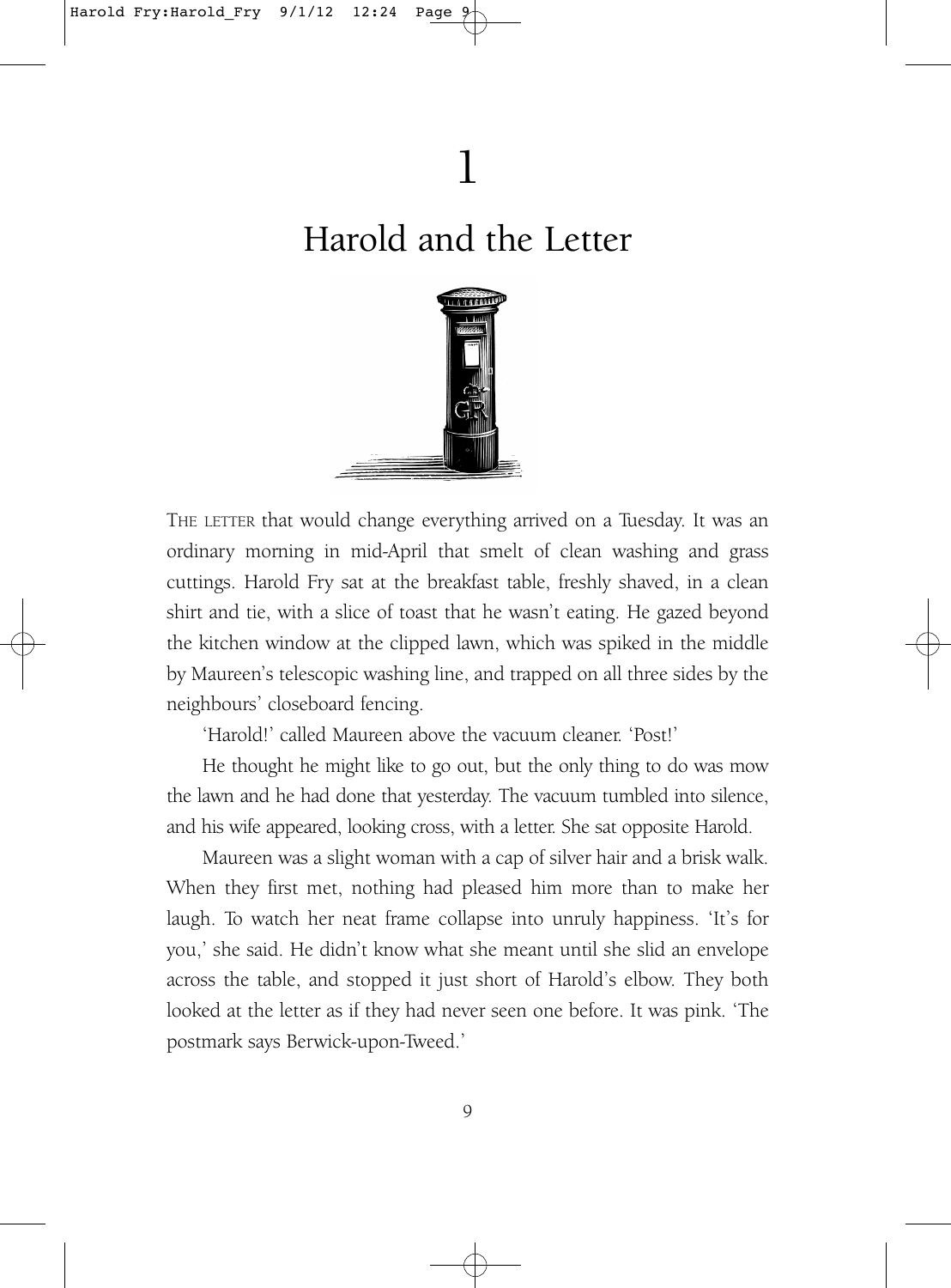He didn't know anyone in Berwick. He didn't know many people anywhere. 'Maybe it's a mistake.'

'I think not. They don't get something like a postmark wrong.' She took toast from the rack. She liked it cold and crisp.

Harold studied the mysterious envelope. Its pink was not the colour of the bathroom suite, or the matching towels and fluffed cover for the toilet seat. That was a vivid shade that made Harold feel he shouldn't be there. But this was delicate. A Turkish Delight pink. His name and address were scribbled in biro, the clumsy letters collapsing into one another as if a child had dashed them off in a hurry: *Mr H. Fry, 13 Fossebridge Road, Kingsbridge, South Hams*. He didn't recognize the handwriting.

'Well?' said Maureen, passing a knife. He held it to the corner of the envelope and tugged it through the fold. 'Careful,' she warned.

He could feel her eyes on him as he eased out the letter, and prodded back his reading glasses. The page was typed, and addressed from a place he didn't know: St Bernadine's Hospice. *Dear Harold, This may come to you as some surprise*. His eyes ran to the bottom of the page.

'Well?' said Maureen again.

'Good lord. It's from Queenie Hennessy.'

Maureen speared a nugget of butter with her knife and flattened it the length of her toast. 'Queenie who?'

'She worked at the brewery. Years ago. Don't you remember?'

Maureen shrugged. 'I don't see why I should. I don't know why I'd remember someone from years ago. Could you pass the jam?'

'She was in finances. She was very good.'

'That's the marmalade, Harold. Jam is red. If you look at things before you pick them up, you'll find it helps.'

Harold passed her what she needed and returned to his letter. Beautifully set out, of course; nothing like the muddled writing on the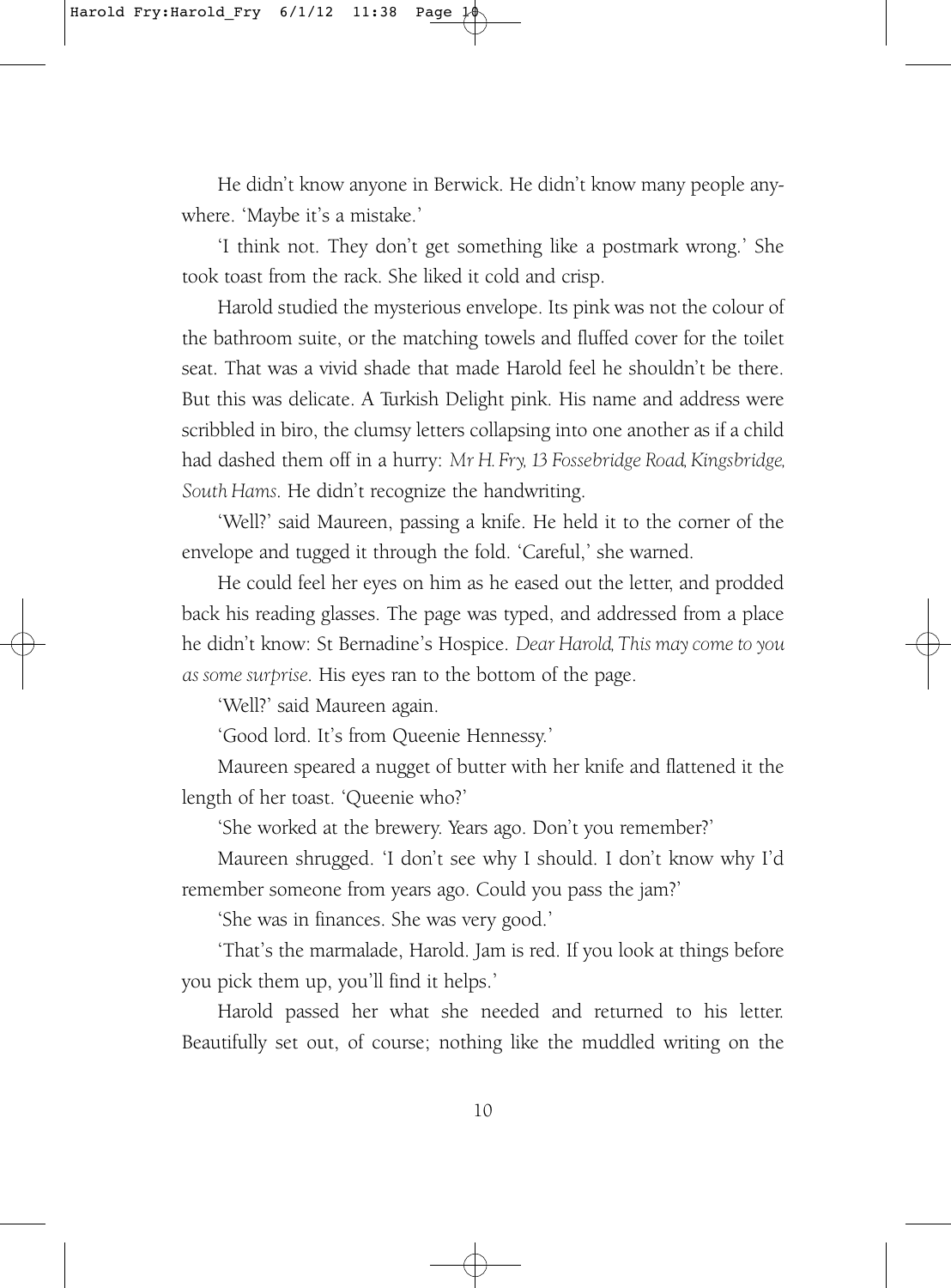envelope. Then he smiled, remembering this was how it always was with Queenie; everything she did so precise you couldn't fault it. 'She remembers you. She sends her regards.'

Maureen's mouth pinched into a bead. 'A chap on the radio was saying the French want our bread. They can't get it sliced in France. They come over here and they buy it all up. The chap said there might be a shortage by summer.' She paused. 'Harold? Is something the matter?'

He said nothing. He drew himself up tall with his lips parted, his face bleached. His voice, when at last it came, was small and far away. 'It's – cancer. Queenie is writing to say goodbye.' He fumbled for more words but there weren't any. Tugging a handkerchief from his trouser pocket, Harold blew his nose. 'I . . . um. Gosh.' Tears crammed his eyes.

Moments passed; maybe minutes. Maureen gave a swallow that smacked the silence. 'I'm sorry,' she said.

He nodded. He ought to look up, but he couldn't.

'It's a nice morning,' she began again. 'Why don't you fetch out the patio chairs?' But he sat, not moving, not speaking, until she lifted the dirty plates. Moments later the vacuum cleaner took up from the hall.

Harold felt winded. If he moved so much as a limb, even a muscle, he was afraid it would trigger an abundance of feeling he was doing his best to contain. Why had he let twenty years pass without trying to find Queenie Hennessy? A picture came of the small, dark-haired woman with whom he had worked all that time ago, and it seemed inconceivable that she was – what? Sixty? And dying of cancer in Berwick. Of all the places, he thought; he'd never travelled so far north. He glanced out at the garden and saw a ribbon of plastic caught in the laurel bush, flapping up and down but never pulling free. He tucked Queenie's letter into his pocket, patted it twice for safekeeping, and rose to his feet.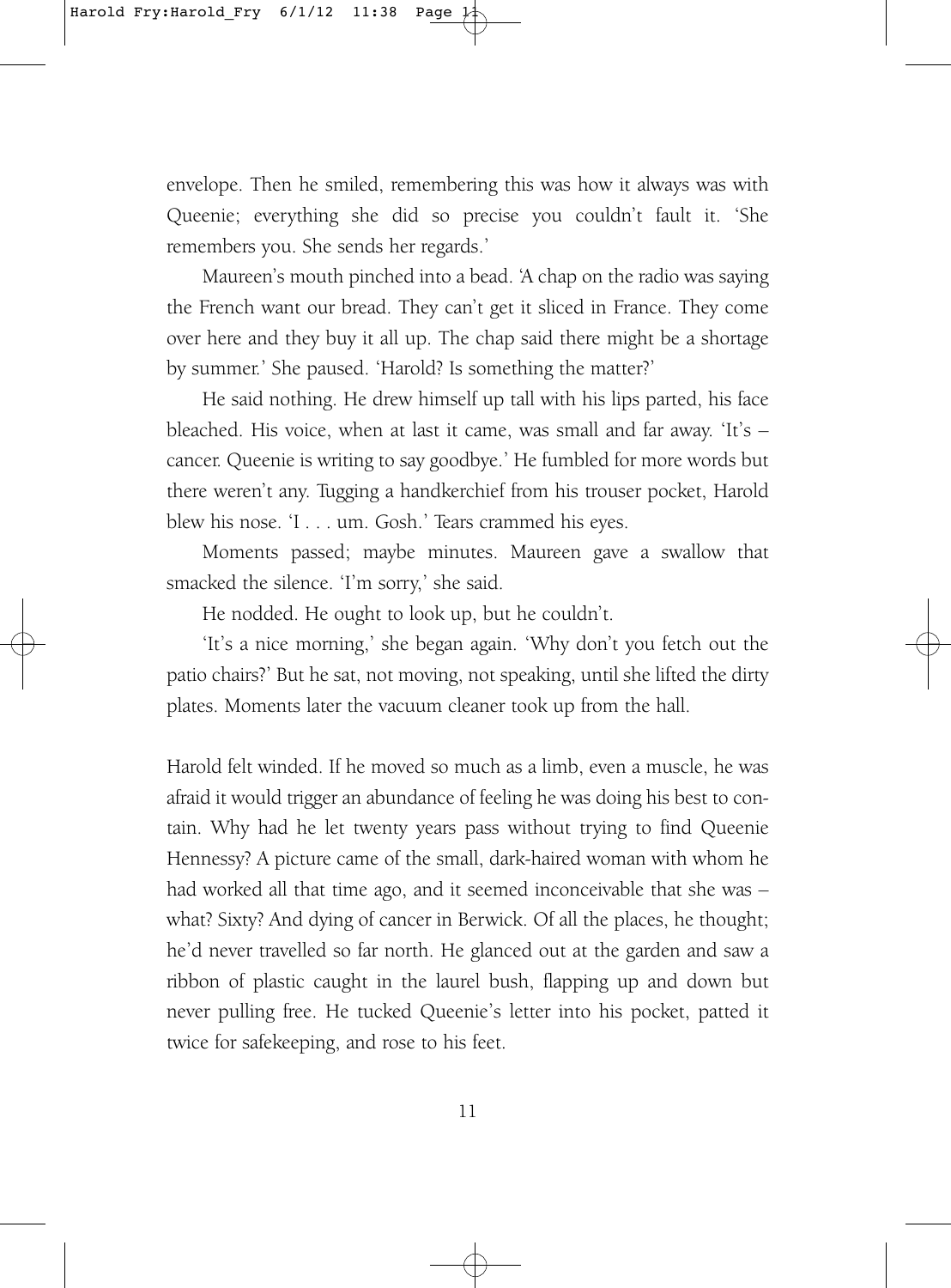Upstairs Maureen shut the door of David's room quietly and stood a moment, breathing him in. She pulled open his blue curtains that she closed every night, and checked there was no dust where the hem of the net drapes met the windowsill. She polished the silver frame of his Cambridge portrait, and the black and white baby photograph beside it. She kept the room clean because she was waiting for David to come back, and she never knew when that would be. A part of her was always waiting. Men had no idea what it was like to be a mother. The ache of loving a child, even when he had moved on. She thought of Harold downstairs, with his pink letter, and wished she could talk to their son. Maureen left the room as softly as she had entered it, and went to strip the beds.

\*

Harold Fry took several sheets of Basildon Bond from the dresser drawer and one of Maureen's rollerball pens. What did you say to a dying woman with cancer? He wanted her to know how sorry he felt, but it was wrong to put *In Sympathy* because that was what the cards in the shops said after, as it were, the event; and anyway it sounded formal, as if he didn't really care. He tried, *Dear Miss Hennessy, I sincerely hope your condition improves*, but when he put down the pen to inspect his message, it seemed both stiff and unlikely. He crumpled the paper into a ball and tried again. He had never been good at expressing himself. What he felt was so big it was difficult to find the words, and even if he could, it was hardly appropriate to write them to someone he had not contacted in twenty years. Had the shoe been on the other foot, Queenie would have known what to do.

'Harold?' Maureen's voice took him by surprise. He thought she was upstairs, polishing something, or speaking to David. She had her Marigolds on.

'I'm writing Queenie a note.'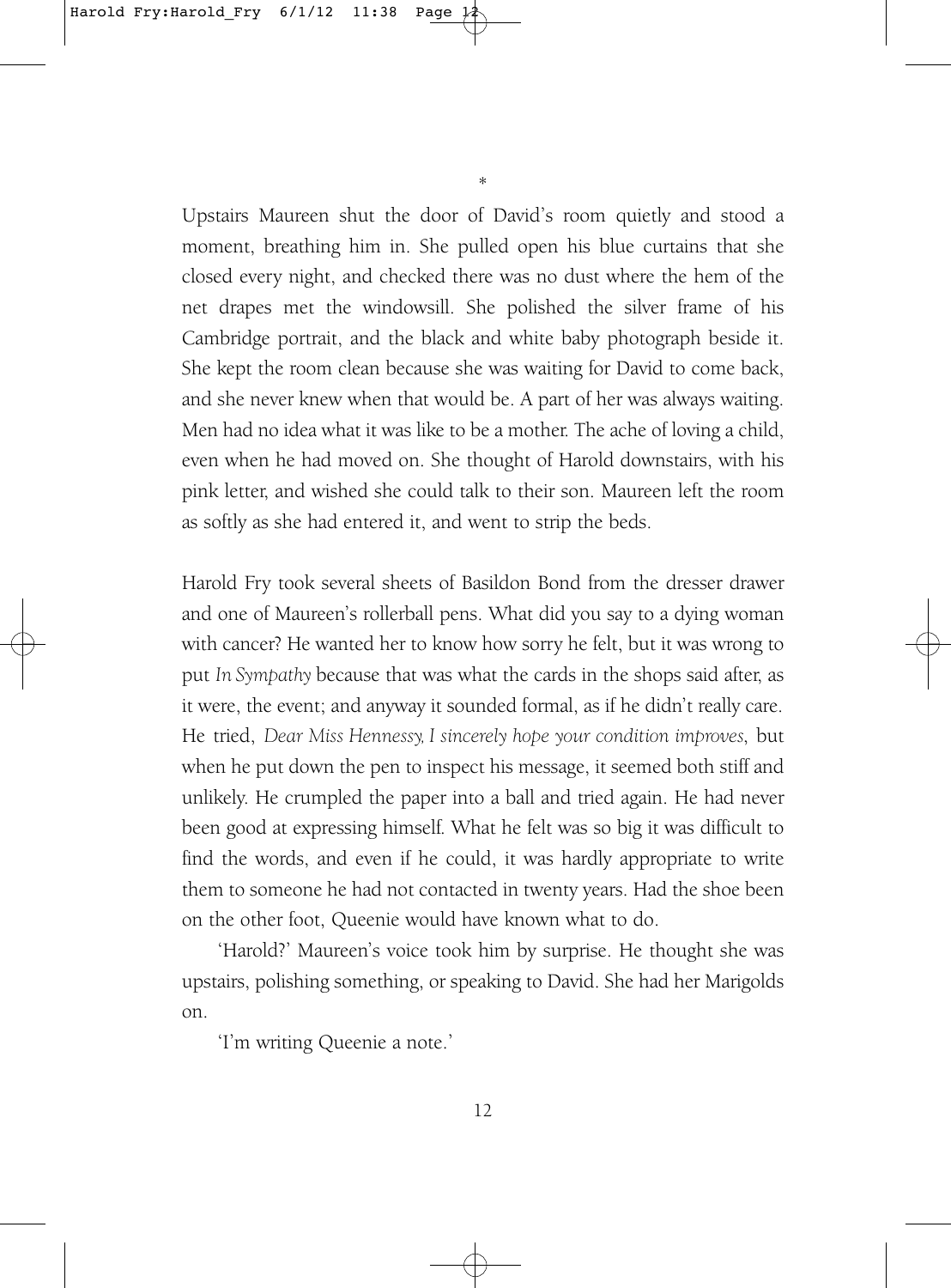'A note?' She often repeated what he said.

'Yes. Would you like to sign?'

'I think not. It would hardly be appropriate to sign a note to someone I don't know.'

It was time to stop worrying about expressing anything beautifully. He would simply have to set down the words in his head: *Dear Queenie, Thank you for your letter. I am very sorry. Yours Best wishes – Harold (Fry)*. It was limp, but there it was. Sliding the letter into an envelope, he sealed it quickly, and copied the address of St Bernadine's Hospice on to the front. 'I'll nip to the post box.'

It was past eleven o'clock. He lifted his waterproof jacket from the peg where Maureen liked him to hang it. At the door, the smell of warmth and salt air rushed at his nose, but his wife was at his side before his left foot was over the threshold.

'Will you be long?'

'I'm only going to the end of the road.'

She kept on looking up at him, with her moss-green eyes and her fragile chin, and he wished he knew what to say but he didn't; at least not in a way that would make any difference. He longed to touch her like in the old days, to lower his head on her shoulder and rest there. 'Cheerio, Maureen.' He shut the front door between them, taking care not to let it slam.

Built on a hill above Kingsbridge, the houses of Fossebridge Road enjoyed what estate agents called an elevated position, with far-reaching views over the town and countryside. Their front gardens, however, sloped at a precarious angle towards the pavement below, and plants wrapped themselves round bamboo stakes as if hanging on for dear life. Harold strode down the steep concrete path a little faster than he might have wished and noticed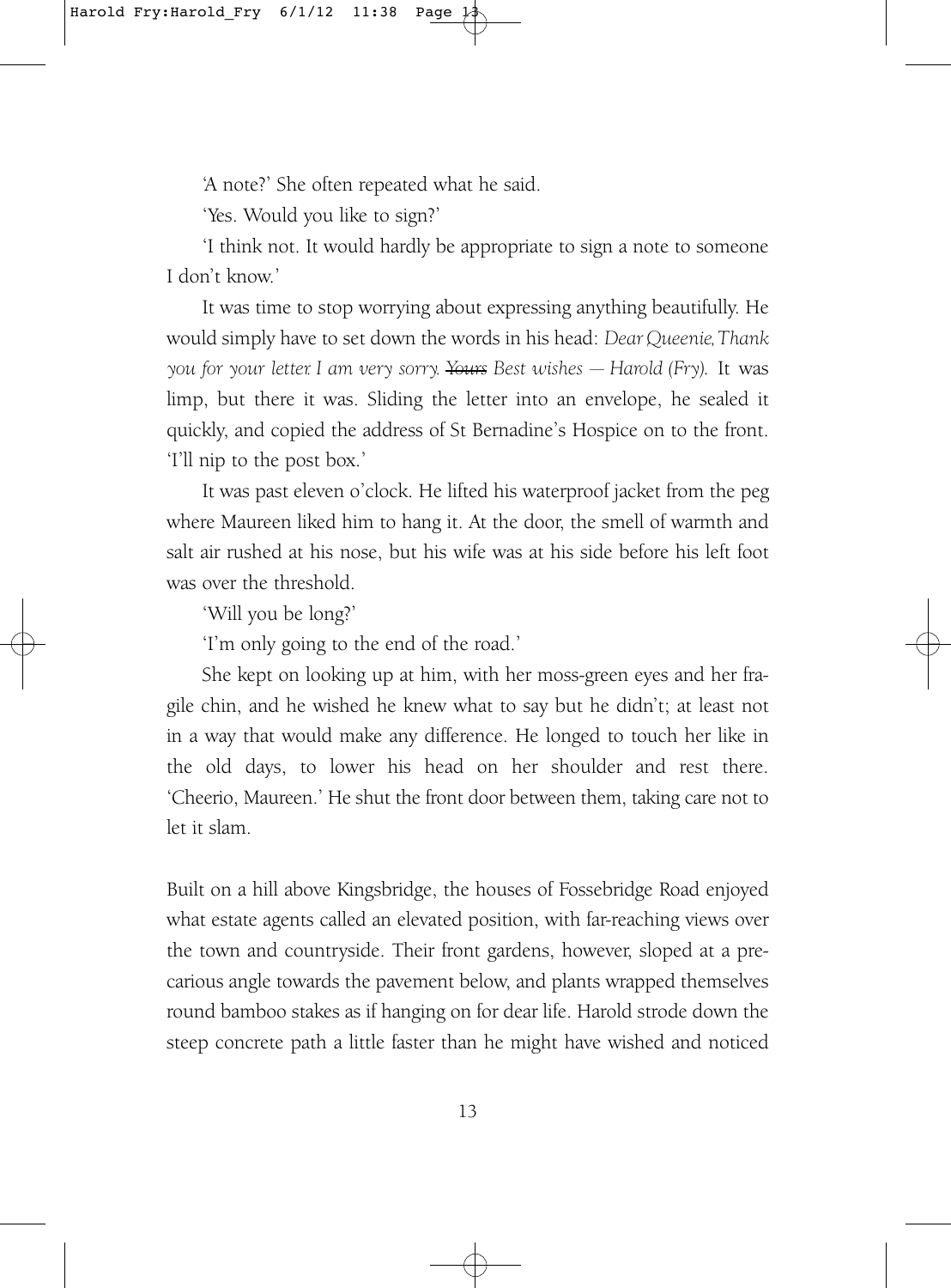five new dandelions. Maybe this afternoon he would get out the Roundup. It would be something.

Spotting Harold, the next-door neighbour waved and steered his way towards the adjoining fence. Rex was a short man with tidy feet at the bottom, a small head at the top and a very round body in the middle, causing Harold to fear sometimes that if he fell there would be no stopping him. He would roll down the hill like a barrel. Rex had been widowed six months ago, at about the time of Harold's retirement. Since Elizabeth's death, he liked to talk about how hard life was. He liked to talk about it at great length. 'The least you can do is listen,' Maureen said, although Harold wasn't sure if she meant 'you' in the general sense or the particular.

'Off for a walk?' said Rex.

Harold attempted a jocular tone that would act, he hoped, as an intimation that now was not the time to stop. 'Need anything posting, old chap?'

'Nobody writes to me. Since Elizabeth passed away, I only get circulars.'

Rex gazed into the middle distance and Harold recognized at once the direction the conversation was heading. He threw a look upwards; puffs of cloud sat on a tissue-paper sky. 'Jolly nice day.'

'Jolly nice,' said Rex. There was a pause and Rex poured a sigh into it. 'Elizabeth liked the sun.' Another pause.

'Good day for mowing, Rex.'

'Very good, Harold. Do you compost your grass cuttings? Or do you mulch?'

'I find mulching leaves a mess that sticks to my feet. Maureen doesn't like it when I tread things into the house.' Harold glanced at his yachting shoes and wondered why people wore them when they had no intention of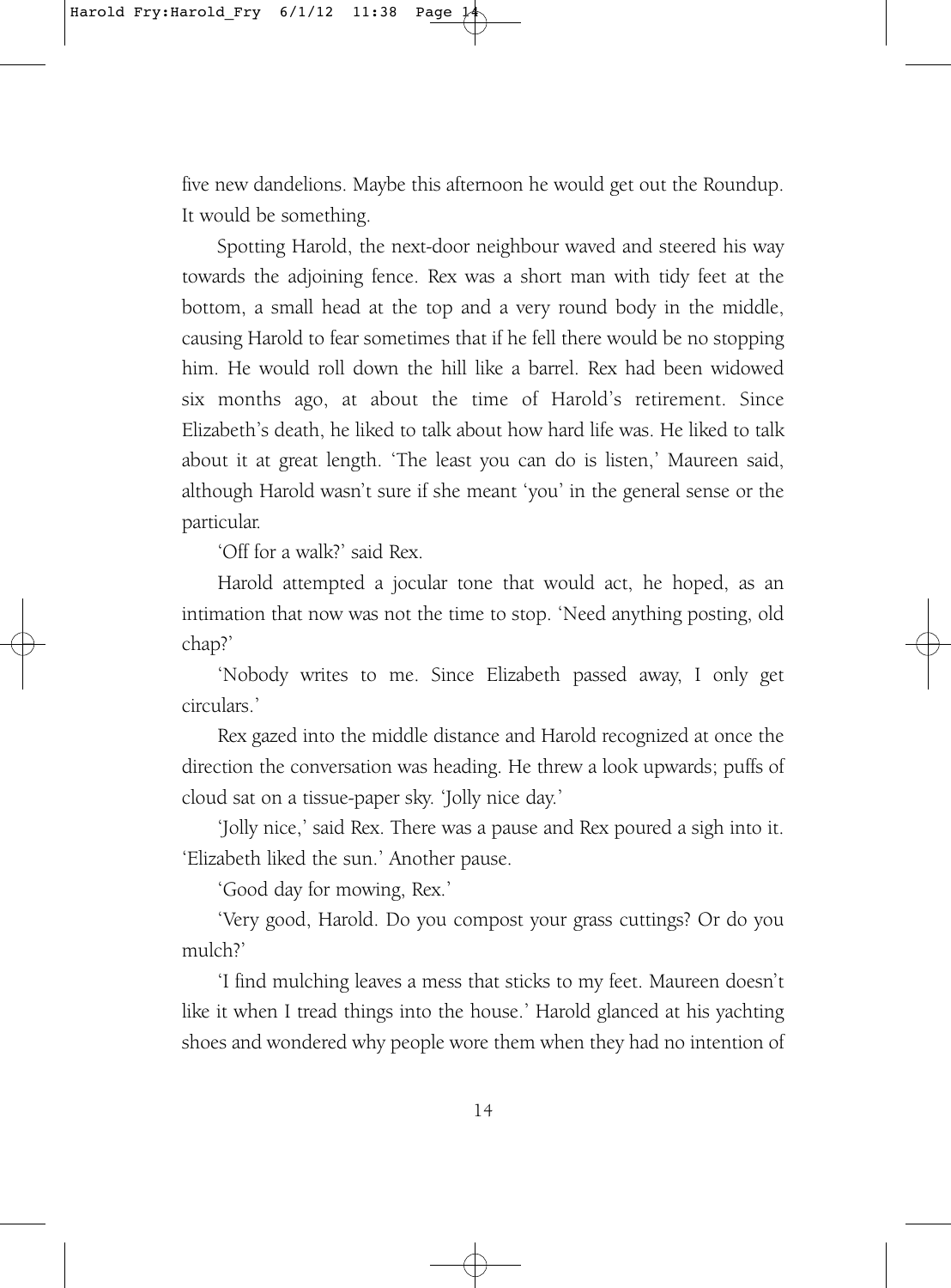sailing. 'Well. Must get on. Catch the midday collection.' Wagging his envelope, Harold turned towards the pavement.

For the first time in his life, it was a disappointment to find that the post box cropped up sooner than expected. Harold tried to cross the road to avoid it, but there it was, waiting for him on the corner of Fossebridge Road. He lifted his letter for Queenie to the slot, and stopped. He looked back at the short distance his feet had travelled.

The detached houses were stuccoed and washed in shades of yellow, salmon and blue. Some still had their pointed fifties roofs with decorative beams in the shape of a half-sun; others had slate-clad loft extensions; one had been completely rebuilt in the style of a Swiss chalet. Harold and Maureen had moved here forty-five years ago, just after they were married. It took all his savings to pay the deposit; there had been nothing left for curtains or furniture. They had kept themselves apart from others, and over time neighbours had come and gone, while only Harold and Maureen remained. There had once been vegetable beds, and an ornamental pond. She made chutneys every summer, and David kept goldfish. Behind the house there had been a potting shed that smelt of fertilizer, with high hooks for hanging tools, and coils of twine and rope. But these things too were long since gone. Even their son's school, which had stood a stone's throw from his bedroom window, had been bulldozed now and replaced with fifty affordable homes in bright primary colours and street lighting in the style of Georgian gas lamps.

Harold thought of the words he had written to Queenie, and their inadequacy shamed him. He pictured himself returning home, and Maureen calling David, and life being exactly the same except for Queenie dying in Berwick, and he was overcome. The letter rested on the dark mouth of the post box. He couldn't let it go.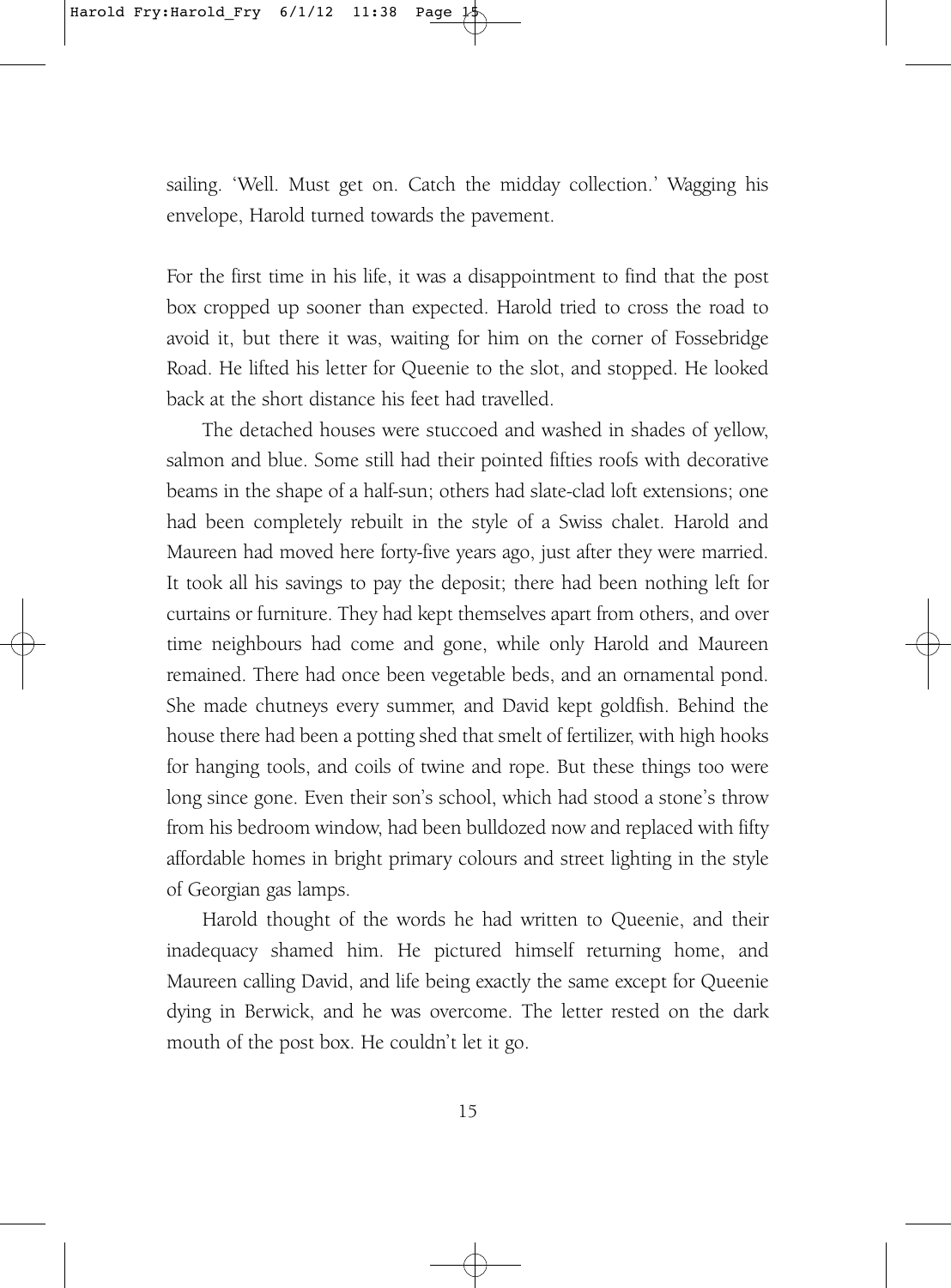'After all,' he said out loud, though nobody was looking, 'it's a nice day.' He hadn't anything else to do. He might as well walk to the next one. He turned the corner of Fossebridge Road before he could change his mind.

It was not like Harold to make a snap decision. He saw that. Since his retirement, days went by and nothing changed; only his waist thickened, and he lost more hair. He slept poorly at night, and sometimes he did not sleep at all. Yet, arriving more promptly than he expected at a pillar box, he paused again. He had started something and he didn't know what it was, but now that he was doing it, he wasn't ready to finish. Beads of perspiration sprouted over his forehead; his blood throbbed with anticipation. If he took his letter to the post office on Fore Street, it would be guaranteed next-day delivery.

The sun pressed warm on the back of his head and shoulders as he strolled down the avenues of new housing. Harold glanced in at people's windows, and sometimes they were empty, and sometimes people were staring right back at him and he felt obliged to rush on. Sometimes, though, there was an object that he didn't expect; a porcelain figure, or a vase, and even a tuba. The tender pieces of themselves that people staked as boundaries against the outside world. He tried to visualize what a passerby would learn about himself and Maureen from the windows of 13 Fossebridge Road, before he realized it would be not very much, on account of the net curtains. He headed for the quayside, with the muscles twitching in his thighs.

The tide was out and dinghies lolled in a moonscape of black mud, needing paint. Harold hobbled to an empty bench, inched Queenie's letter from his pocket and unfolded it.

She remembered. After all these years. And yet he had lived out his ordinary life as if what she had done meant nothing. He hadn't tried to stop her. He hadn't followed. He hadn't even said goodbye. The sky and